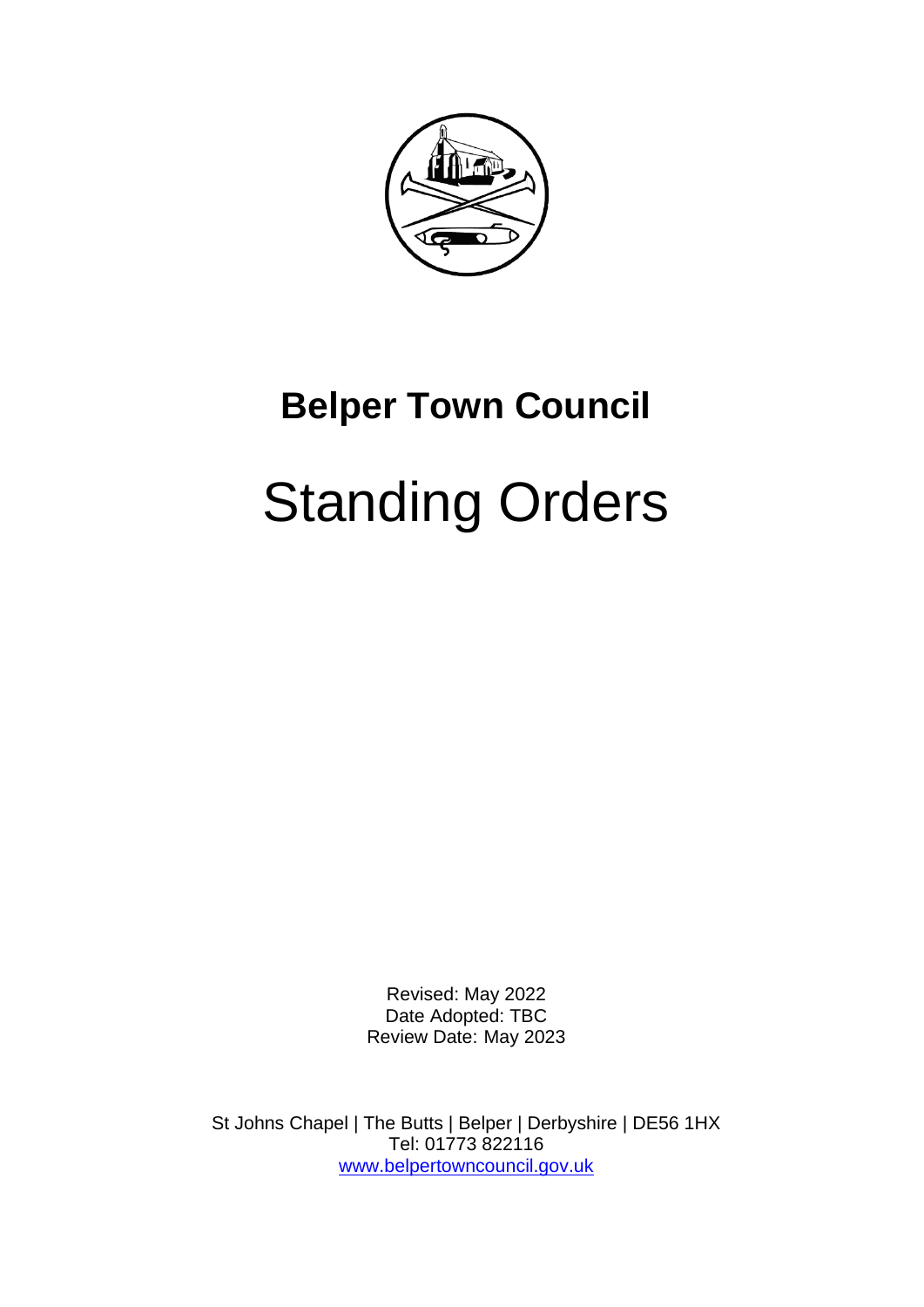clerk@belpertowncouncil.gov.uk

Page Intentionally Blank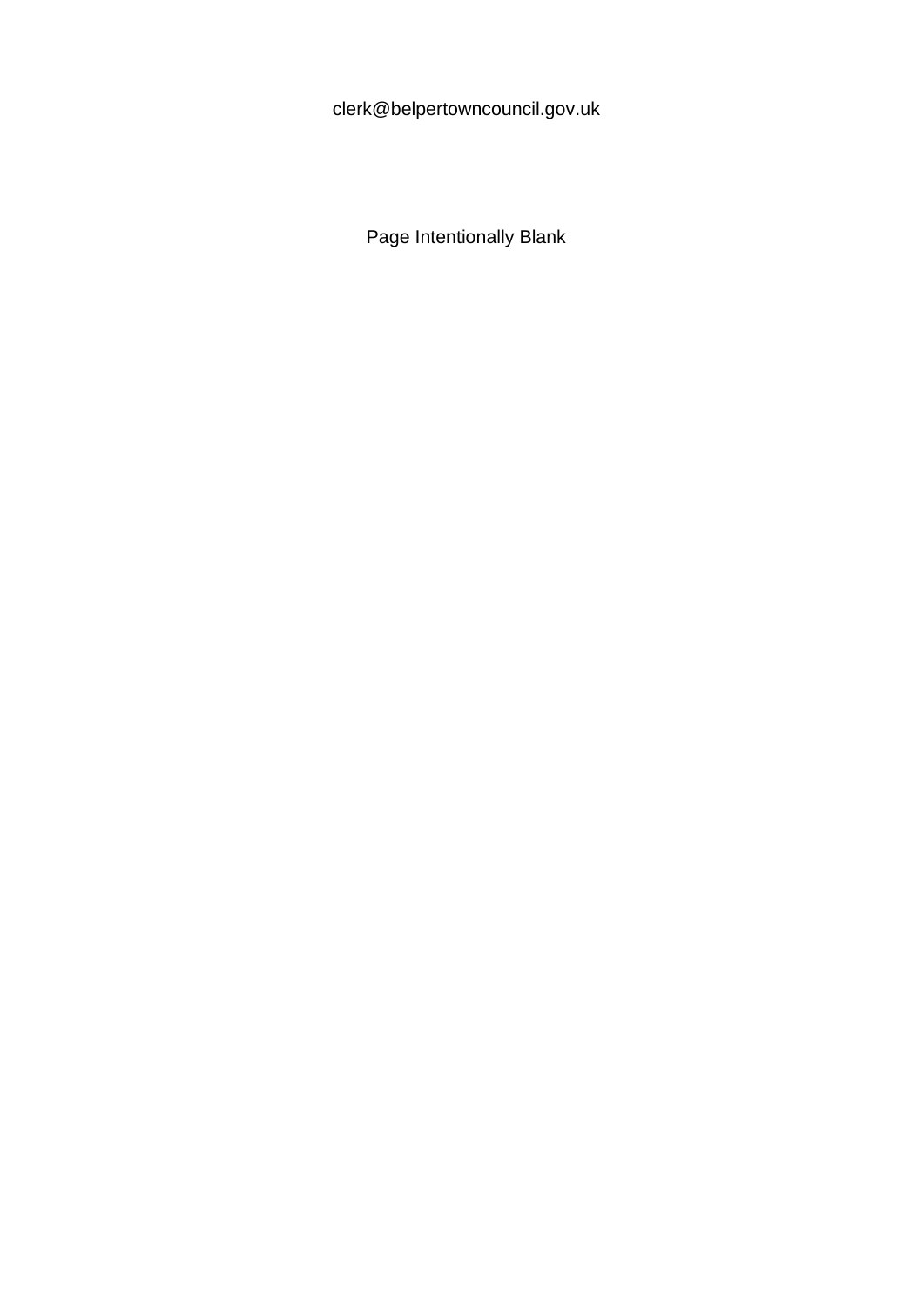# **TABLE OF CONTENTS**

| 1  | <b>Rules Of Debate At Meetings</b>                                                 | 1                |
|----|------------------------------------------------------------------------------------|------------------|
| 2  | <b>Disorderly Conduct At Meetings</b>                                              | $\overline{2}$   |
| 3  | <b>Meetings Generally</b>                                                          | $\boldsymbol{3}$ |
| 4  | <b>Committees And Sub-Committees</b>                                               | 5                |
| 5  | <b>Ordinary Council Meetings</b>                                                   | 6                |
| 6  | Extraordinary Meetings Of The Council, Committees And Sub-Committees               | 8                |
| 7  | <b>Previous Resolutions</b>                                                        | 8                |
| 8  | Voting On Appointments                                                             | 9                |
| 9  | Motions For A Meeting Requiring Written Notice To Be Given To The Proper Officer 9 |                  |
| 10 | Motions At A Meeting That Do Not Require Written Notice                            | 10               |
| 11 | Management Of Information                                                          | 10               |
| 12 | <b>Draft Minutes</b>                                                               | 11               |
| 13 | Code Of Conduct And Dispensations                                                  | 11               |
| 14 | <b>Code Of Conduct Complaints</b>                                                  | 12               |
| 15 | <b>Proper Officer</b>                                                              | 13               |
| 16 | Responsible Financial Officer                                                      | 14               |
| 17 | <b>Accounts And Accounting Statements</b>                                          | 14               |
| 18 | <b>Financial Controls And Procurement</b>                                          | 15               |
| 19 | <b>Handling Staff Matters</b>                                                      | 16               |
| 20 | Responsibilities To Provide Information                                            | 17               |
| 21 | Responsibilities Under Data Protection Legislation                                 | 17               |
| 22 | <b>Relations With The Press/Media</b>                                              | 17               |
| 23 | <b>Execution And Sealing Of Legal Deeds</b>                                        | 17               |
| 24 | <b>Communicating With District And County Or Unitary Councillors</b>               | 18               |
| 25 | <b>Restrictions On Councillor Activities</b>                                       | 18               |
| 26 | <b>Standing Orders Generally</b>                                                   | 18               |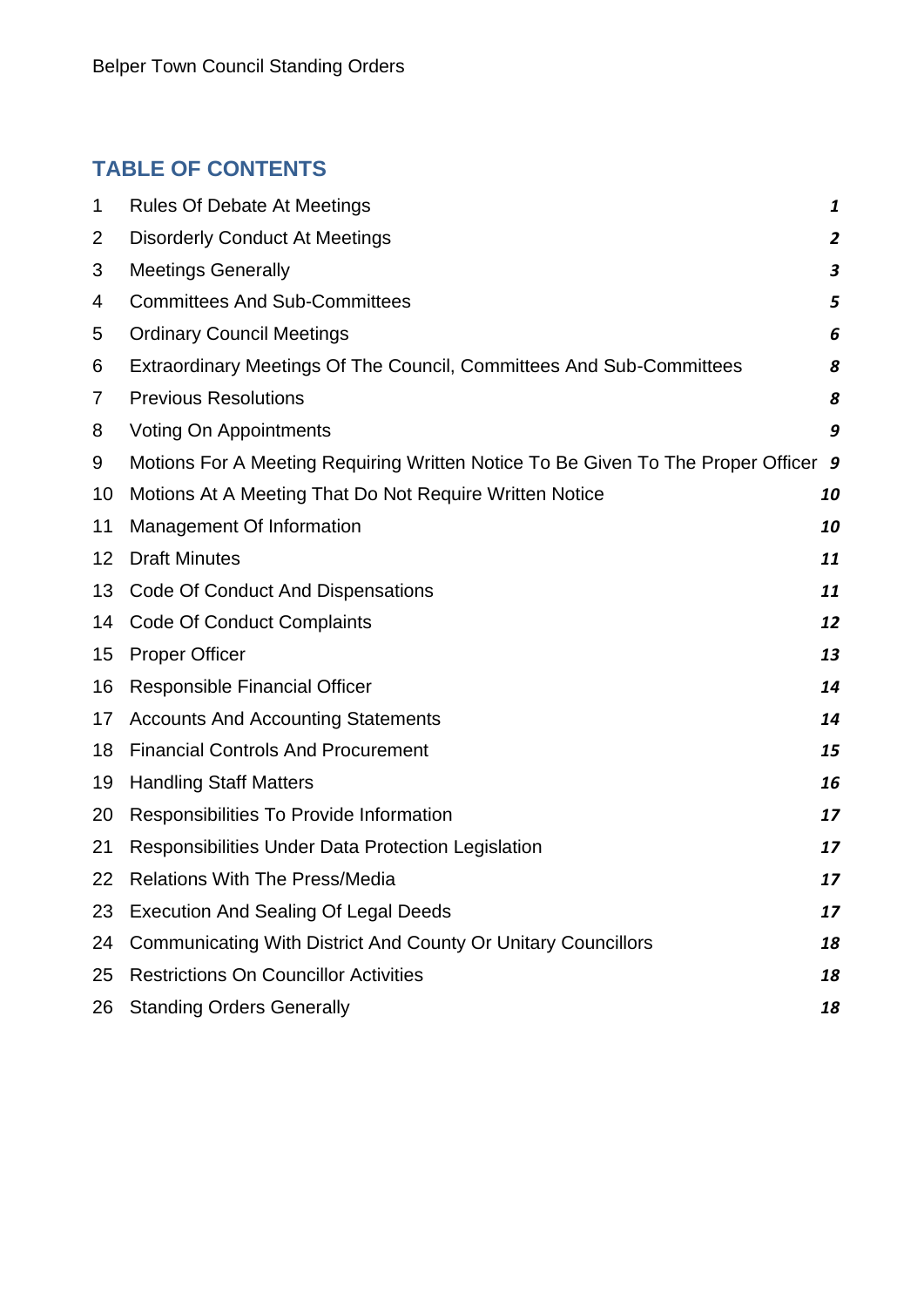# <span id="page-3-0"></span>**1 RULES OF DEBATE AT MEETINGS**

- a Motions on the agenda shall be considered in the order that they appear unless the order is changed at the discretion of the chair of the meeting.
- b A motion (including an amendment) shall not be progressed unless it has been moved and seconded.
- c A motion on the agenda that is not moved by its proposer may be treated by the chair of the meeting as withdrawn.
- d If a motion (including an amendment) has been seconded, it may be withdrawn by the proposer only with the consent of the seconder and the meeting.
- e An amendment is a proposal to remove or add words to a motion. It shall not negate the motion.
- f If an amendment to the original motion is carried, the original motion (as amended) becomes the substantive motion upon which further amendment(s) may be moved.
- g An amendment shall not be considered unless early verbal notice of it is given at the meeting and, if requested by the chair of the meeting, is expressed in writing to the chair.
- h A councillor may move an amendment to their own motion if agreed by the meeting. If a motion has already been seconded, the amendment shall be with the consent of the seconder and the meeting.
- i If there is more than one amendment to an original or substantive motion, the amendments shall be moved in the order directed by the chair of the meeting.
- j Subject to standing order 1(k), only one amendment shall be moved and debated at a time, the order of which shall be directed by the chair of the meeting.
- k One or more amendments may be discussed together if the chair of the meeting considers this expedient but each amendment shall be voted upon separately.
- l A councillor may not move more than one amendment to an original or substantive motion.
- m The mover of an amendment has no right of reply at the end of debate on it.
- n Where a series of amendments to an original motion are carried, the mover of the original motion shall have a right of reply either at the end of debate on the first amendment or at the very end of debate on the final substantive motion immediately before it is put to the vote.
- o Unless permitted by the chair of the meeting, a councillor may speak once in the debate on a motion except: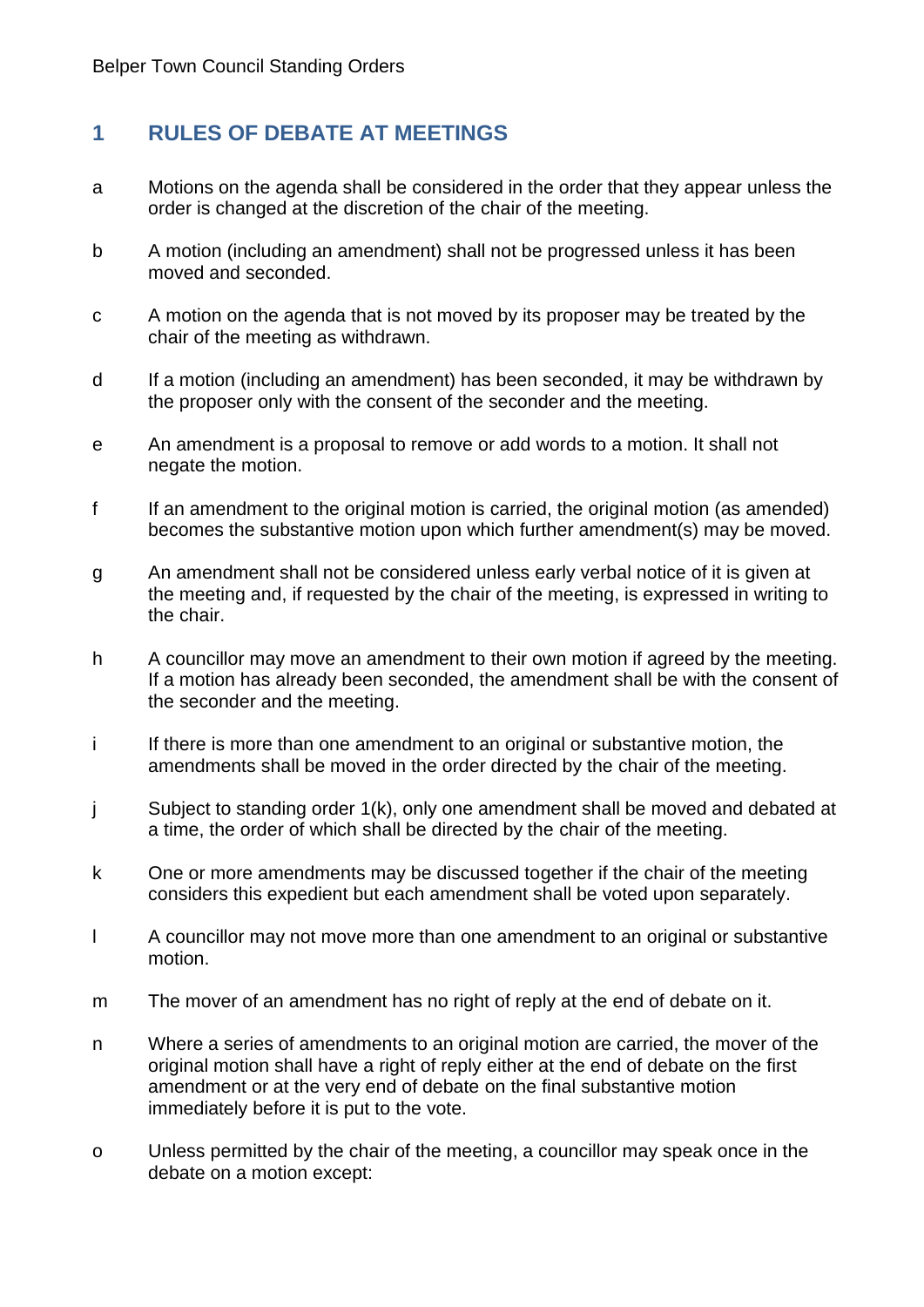- i. to speak on an amendment moved by another councillor;
- ii. to move or speak on another amendment if the motion has been amended since they last spoke;
- iii. to make a point of order;
- iv. to give a personal explanation; or
- v. to exercise a right of reply.
- p During the debate on a motion, a councillor may interrupt only on a point of order or a personal explanation and the councillor who was interrupted shall stop speaking. A councillor raising a point of order shall identify the standing order which they consider has been breached or specify the other irregularity in the proceedings of the meeting they are concerned by.
- q A point of order shall be decided by the chair of the meeting and their decision shall be final.
- r When a motion is under debate, no other motion shall be moved except:
	- i. to amend the motion;
	- ii. to proceed to the next business;
	- iii. to adjourn the debate;
	- iv. to put the motion to a vote;
	- v. to ask a person to be no longer heard or to leave the meeting;
	- vi. to refer a motion to a committee or sub-committee for consideration;
	- vii. to exclude the public and press;
	- viii. to adjourn the meeting; or
	- ix. to suspend particular standing order(s) excepting those which reflect mandatory statutory or legal requirements.
- s Before an original or substantive motion is put to the vote, the chair of the meeting shall be satisfied that the motion has been sufficiently debated and that the mover of the motion under debate has exercised or waived his right of reply.
- t Excluding motions moved under standing order 1(r), the contributions or speeches by a councillor shall relate only to the motion under discussion and shall not exceed three minutes without the consent of the chair of the meeting.

# <span id="page-4-0"></span>**2 DISORDERLY CONDUCT AT MEETINGS**

- a No person shall obstruct the transaction of business at a meeting or behave offensively or improperly. If this standing order is ignored, the chair of the meeting shall request such person(s) to moderate or improve their conduct.
- b If person(s) disregard the request of the chair of the meeting to moderate or improve their conduct, any councillor or the chair of the meeting may move that the person be no longer heard or be excluded from the meeting. The motion, if seconded, shall be put to the vote without discussion.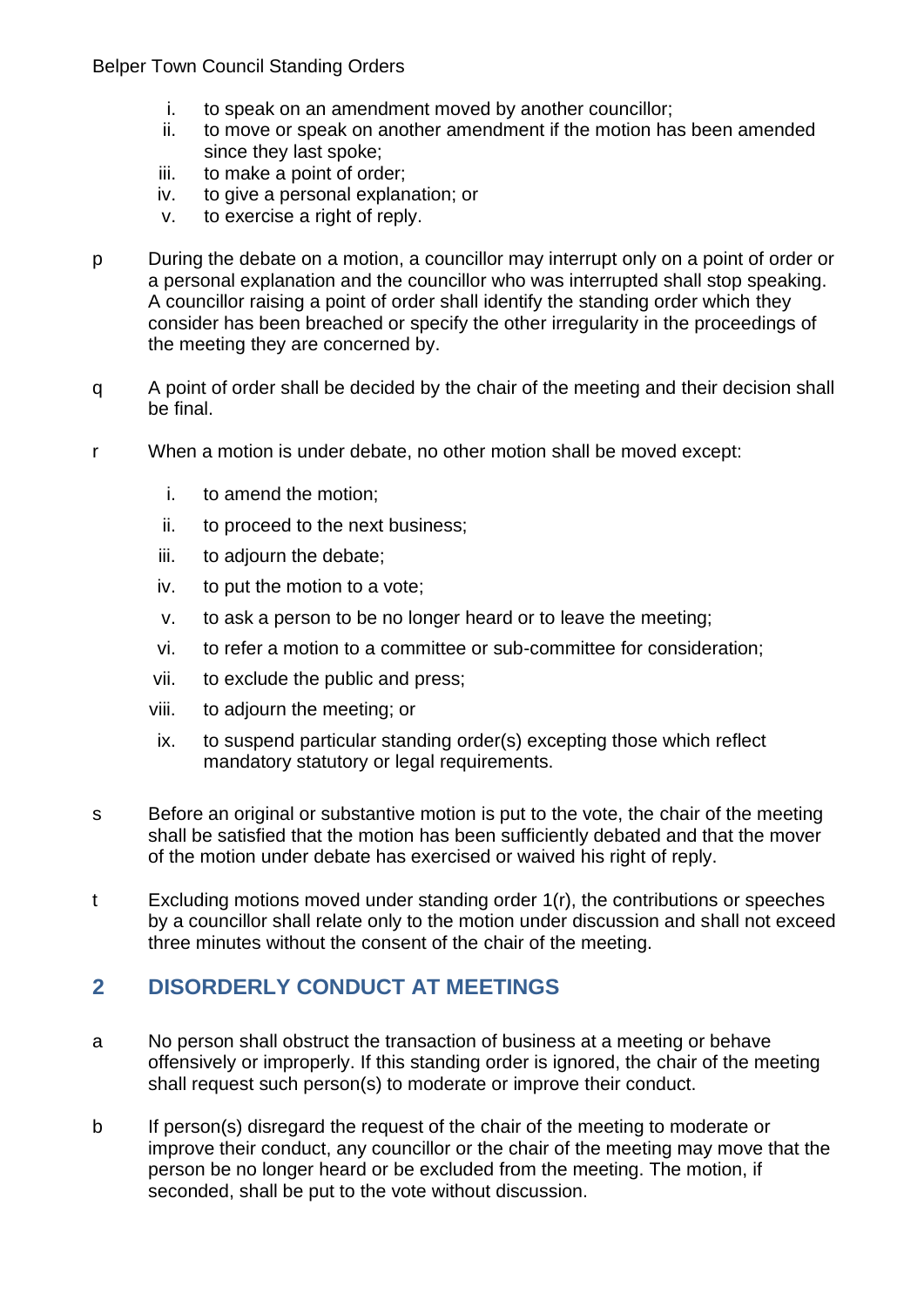c If a resolution made under standing order 2(b) is ignored, the chair of the meeting may take further reasonable steps to restore order or to progress the meeting. This may include temporarily suspending or closing the meeting.

# <span id="page-5-0"></span>**3 MEETINGS GENERALLY**

Full Council meetings Committee meetings Sub-committee meetings •

- a● **Meetings shall not take place in premises which, at the time of the meeting, are used for the supply of alcohol unless no other premises are available free of charge or at a reasonable cost**.
- b● **The minimum three clear days for notice of a meeting does not include the day on which notice was issued, the day of the meeting, a Sunday, a day of the Christmas break, a day of the Easter break or of a bank holiday or a day appointed for public thanksgiving or mourning.**
- c● **The mimimum three clear days public notice for a meeting does not include the day on which the notice was issued or the day of the meeting unless the meeting was conviened at shorter notice.**
- d●● **Meetings shall be open to the public unless their presence is prejudicial to the public interest by reason of the confidential nature of the business to be transacted or for other special reasons. The public's exclusion from part, or all, of a meeting shall be by resolution which shall give reasons for the public's exclusion.**
- e Members of the public may make representations, answer questions and give evidence at a meeting which they are entitled to attend.
- f The period of time designated for public participation at a meeting in accordance with standing order 3(e) shall not exceed 30 minutes unless directed by the chair of the meeting.
- g Subject to standing order 3(f), a member of the public shall not speak for more than three minutes.
- h In accordance with standing order  $3(e)$ , a question shall not require a response at the meeting nor start a debate on the question. The chair of the meeting may direct that a written, or oral, response be given.
- i A person who speaks at a meeting shall direct their comments to the chair of the meeting.
- j Only one person is permitted to speak at a time. If more than one person wants to speak, the chair of the meeting shall direct the order of speaking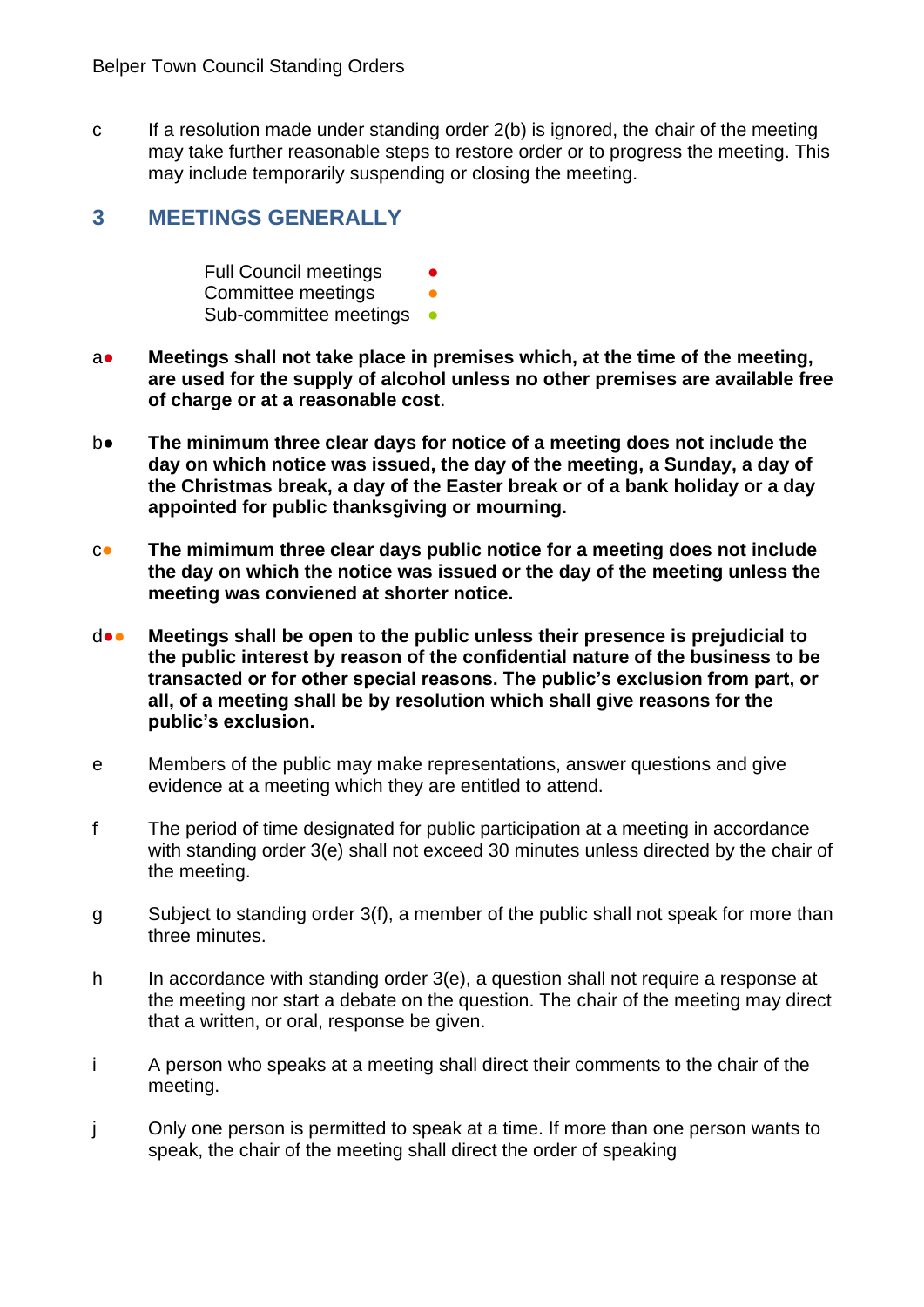- k●● **Subject to standing order 3(m), a person who attends a meeting is permitted to report on the meeting whilst the meeting is open to the public. To "report" means to film, photograph, make an audio recording of meeting proceedings, use any other means for enabling persons not present to see, or hear, the meeting as it takes place, or later ,or to report, or to provide, oral or written commentary about the meeting so that the report or commentary is available as the meeting takes place or later to persons not present.**
- l●● **A person present at a meeting may not provide an oral report or oral commentary about a meeting as it takes place without permission.**
- m●● **The press shall be provided with reasonable facilities for the taking of their report of all, or part, of a meeting at which they are entitled to be present.**
- n● **Subject to standing orders which indicate otherwise, anything authorised or required to be done by, to or before the Town Mayor may in their absence be done by, to or before the Deputy Mayor.**
- o● **The Town Mayor, if present, shall preside at a meeting. If the Town Mayor is absent from a meeting, the Deputy Mayor, if present, shall preside. If both the Town Mayor and the Deputy Mayor are absent from a meeting, a councillor as chosen by the councillors present at the meeting shall preside at the meeting.**
- p<sup>•</sup> Subject to a meeting being quorate, all questions at a meeting shall be **decided by a majority of the councillors and non-councillors with voting rights present and voting.**
- q●●● **The chair of a meeting may give an original vote on any matter put to the vote and, in the case of an equality of votes, may exercise their casting vote whether or not they gave an original vote.**

*See standing orders 5(h) and (i) for the different rules that apply in the election of the Chair of the Council at the annual meeting of the Council.*

- r● **Unless standing orders provide otherwise, voting on a question shall be by a show of hands. At the request of a councillor, the voting on any question shall be recorded so as to show whether each councillor present and voting gave their vote for, or against, that question**. Such a request shall be made before moving on to the next item of business on the agenda.
- s The minutes of a meeting shall include an accurate record of the following:
	- i. the time and place of the meeting;
	- ii. the names of councillors who are present and the names of councillors who are absent;
	- iii. interests that have been declared by councillors and non-councillors with voting rights;
	- iv. the grant of dispensations (if any) to councillors and non-councillors with voting rights;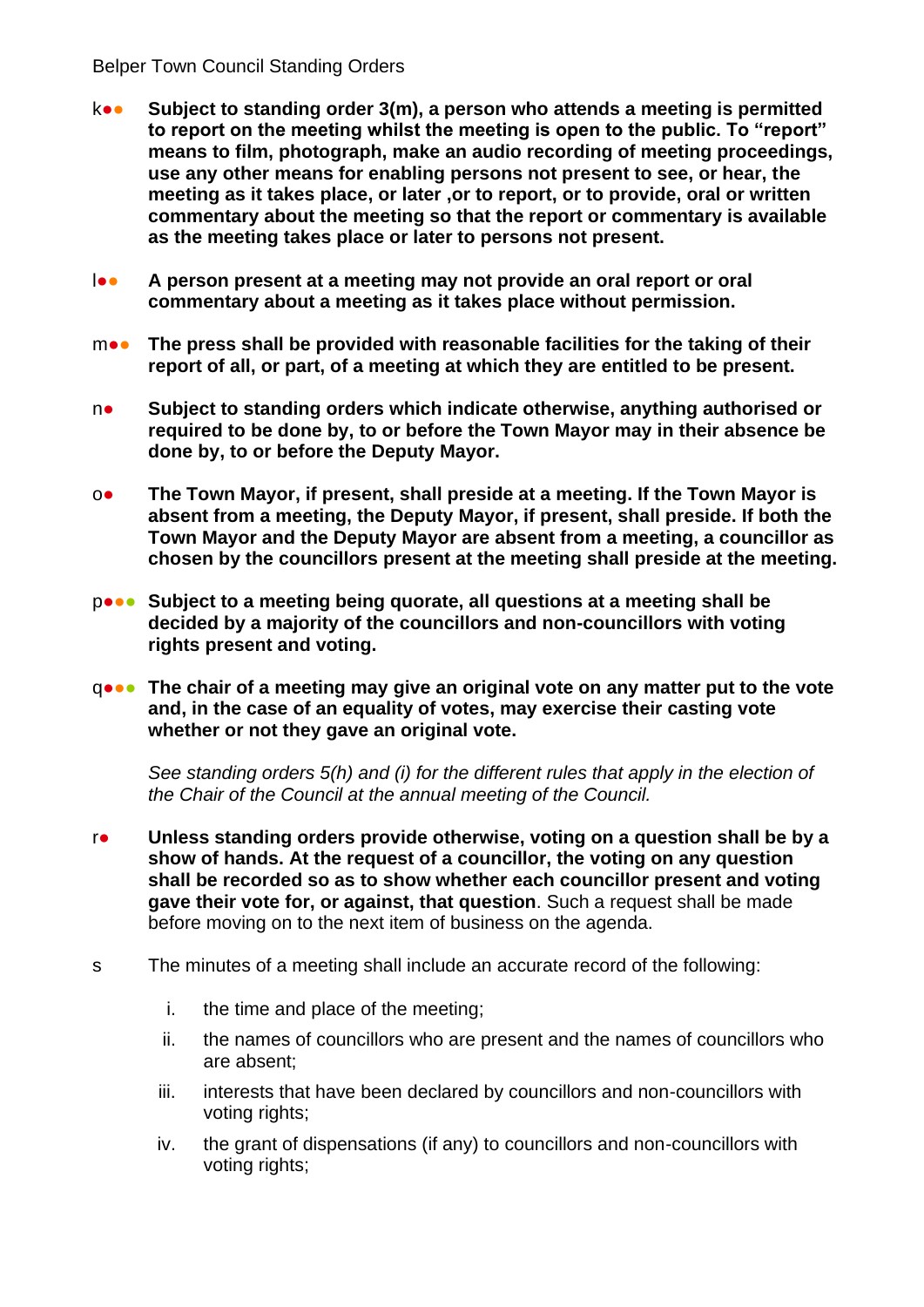- v. whether a councillor or non-councillor with voting rights has left the meeting when matters that they held interests in were being considered;
- vi. if there was a public participation session, and
- vii. the resolutions made
- t●●● **A councillor or a non-councillor with voting rights who has a disclosable pecuniary interest or another interest as set out in the Council's code of conduct in a matter being considered at a meeting is subject to statutory limitations or restrictions under the code on their right to participate and vote on that matter.**
- u● No business may be transacted at a meeting unless at least one-third of the whole number of members of the Council are present and in no case shall the quorum of a meeting be less than three.

*See standing order 4d(viii) for the quorum of a committee or sub-committee meeting.*

- v••• If a meeting is, or becomes, inquorate no business shall be transacted and the meeting shall be closed. The business on the agenda for the meeting shall be adjourned to another meeting.
- w A meeting shall not exceed a period of 2.5 hours except with the discretion of the chair of the meeting.

### <span id="page-7-0"></span>**4 COMMITTEES AND SUB-COMMITTEES**

- a **Unless the Council determines otherwise, a committee may appoint a subcommittee whose terms of reference and members shall be determined by the committee.**
- b **The members of a committee may include non-councillors unless it is a committee which regulates and controls the finances of the Council.**
- c **Unless the Council determines otherwise, all the members of an advisory committee and a sub-committee of the advisory committee may be noncouncillors.**
- d The Council may appoint standing committees or other committees as may be necessary, and:
	- i. shall determine their terms of reference;
	- ii. shall determine the number and time of the ordinary meetings of a standing committee up until the date of the next annual meeting of the Council;
	- iii. shall permit a committee, other than in respect of the ordinary meetings of a committee, to determine the number and time of its meetings;
	- iv. shall, subject to standing orders 4(b) and (c), appoint and determine the terms of office of members of such a committee;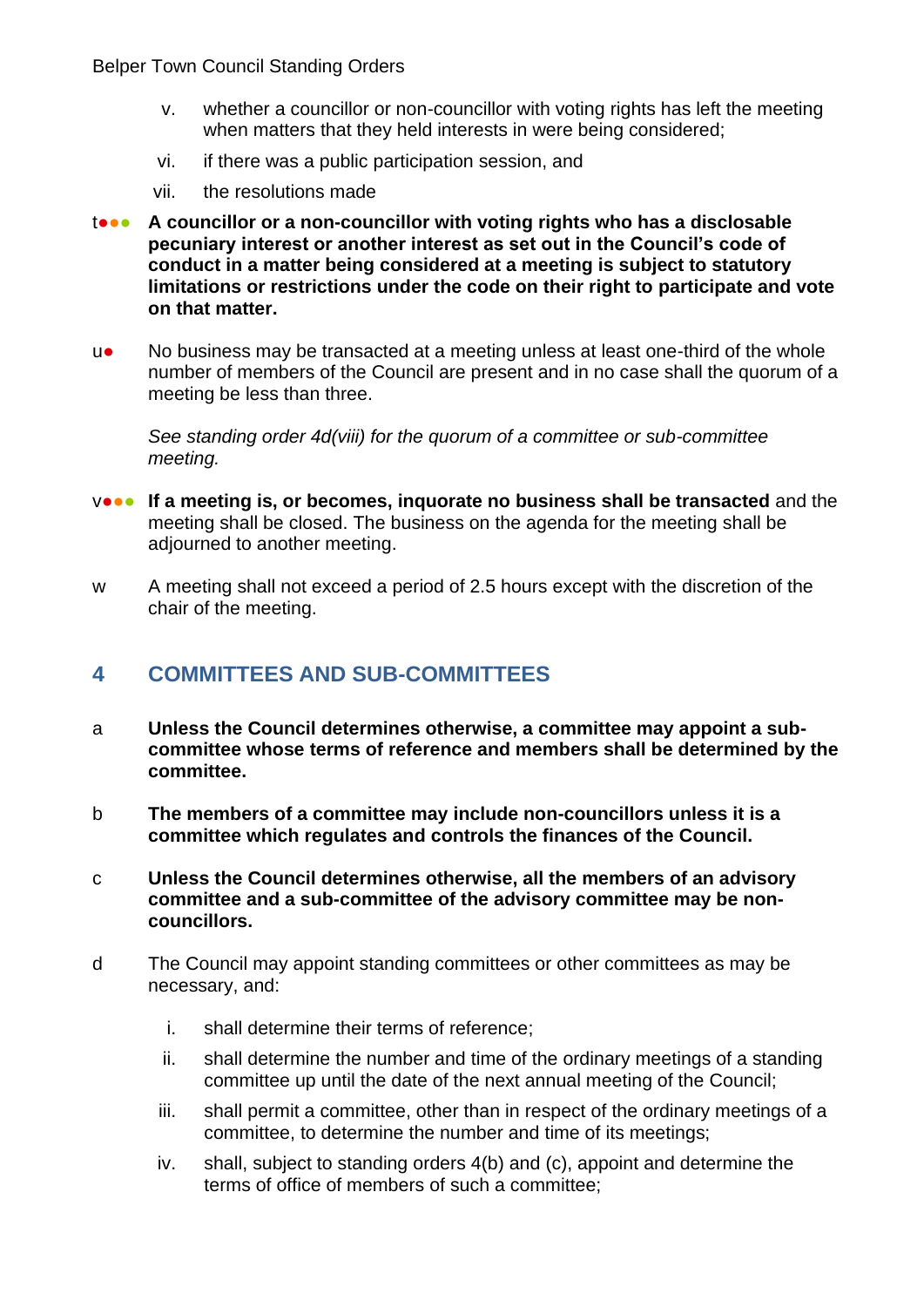- v. may, subject to standing orders 4(b) and (c), appoint and determine the terms of office of the substitute members to a committee whose role is to replace the ordinary members at a meeting of a committee if the ordinary members of the committee confirm to the Proper Officer ( 2) days before the meeting that they are unable to attend;
- vi. shall, after it has appointed the members of a standing committee, appoint the chair of the standing committee;
- vii. shall permit a committee other than a standing committee, to appoint its own chair at the first meeting of the committee;
- viii. shall determine the place, notice requirements and quorum for a meeting of a committee and a sub-committee which, in both cases, shall be no less than three;
- ix. shall determine if the public may participate at a meeting of a committee;
- x. shall determine if the public and press are permitted to attend the meetings of a sub-committee and also the advance public notice requirements, if any, required for the meetings of a sub-committee;
- xi. shall determine if the public may participate at a meeting of a sub-committee that they are permitted to attend; and
- xii. may dissolve a committee or a sub-committee.

# <span id="page-8-0"></span>**5 ORDINARY COUNCIL MEETINGS**

- a **In an election year, the annual meeting of the Council shall be held on or within 14 days following the day on which the councillors elected take office.**
- b **In a year which is not an election year, the annual meeting of the Council shall be held on the second Tuesday in May.**
- c **If no other time is fixed, the annual meeting of the Council shall take place at 7.30pm.**
- d **In addition to the annual meeting of the Council, at least three other ordinary meetings shall be held in each year on such dates and times as the Council decides.**
- e **The first business conducted at the annual meeting of the Council shall be the election of the Town Mayor, and Deputy Town Mayor, of the Council.**
- f **The Town Mayor, unless they have resigned or becomes disqualified, shall continue in office and preside at the annual meeting until their successor is elected at the next annual meeting of the Council.**
- g **The Deputy Mayor, unless they resign or become disqualified, shall hold office until immediately after the election of the Town Mayor at the next annual meeting of the Council.**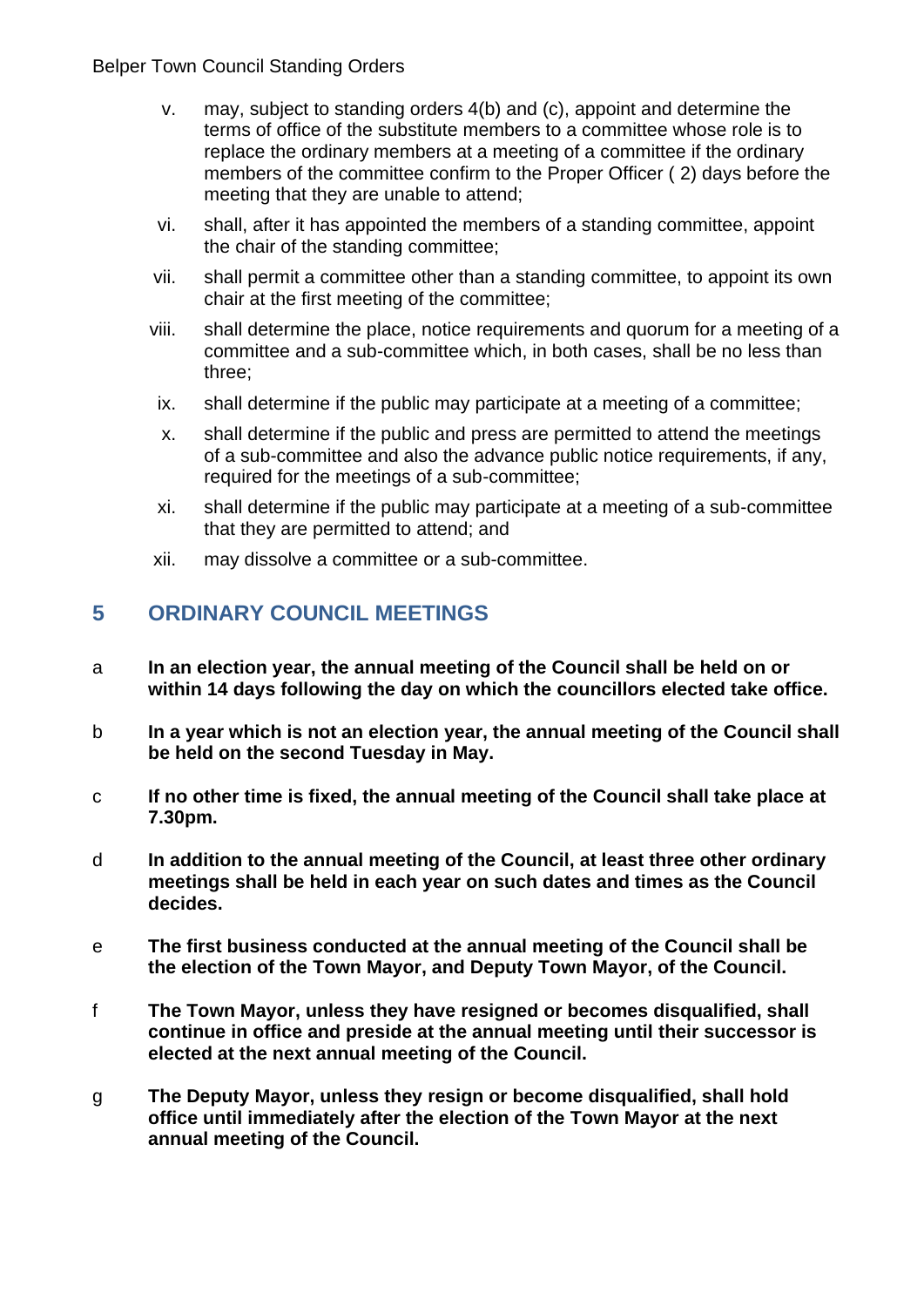- h **In an election year, if the current Town Mayor has not been re-elected as a member of the Council, they shall preside at the annual meeting until a successor Town Mayor has been elected. The current Town Mayor shall not have an original vote in respect of the election of the new Town Mayor but shall give a casting vote in the case of an equality of votes.**
- I **In an election year, if the current Town Mayor has been re-elected as a member of the Council, they shall preside at the annual meeting until a new Town Mayor has been elected. They may exercise an original vote in respect of the election of the new Town Mayor and shall give a casting vote in the case of an equality of votes.**
- j Following the election of the Town Mayor and Deputy Mayor at the Council at the annual meeting, the business shall include:
	- **i. in an election year, delivery by the Town Mayor and councillors of their acceptance of office forms unless the Council resolves for this to be done at a later date. In a year which is not an election year, delivery by the Town Mayor of their acceptance of office form unless the Council resolves for this to be done at a later date;**
	- ii. confirmation of the accuracy of the minutes of the last meeting of the Council;
	- iii. receipt of the minutes of the last meeting of a committee;
	- iv. consideration of the recommendations made by a committee;
	- v. review of delegation arrangements to committees, sub-committees, staff and other local authorities;
	- vi. review of the terms of reference for committees;
	- vii. appointment of members to existing committees;
	- viii. appointment of any new committees in accordance with standing order 4;
	- ix. review and adoption of appropriate standing orders and financial regulations;
	- x. review of arrangements (including legal agreements) with other local authorities, not-for-profit bodies and businesses;
	- xi. review of representation on or work with external bodies and arrangements for reporting back;
	- xii. in an election year, to make arrangements with a view to the Council becoming eligible to exercise the general power of competence in the future;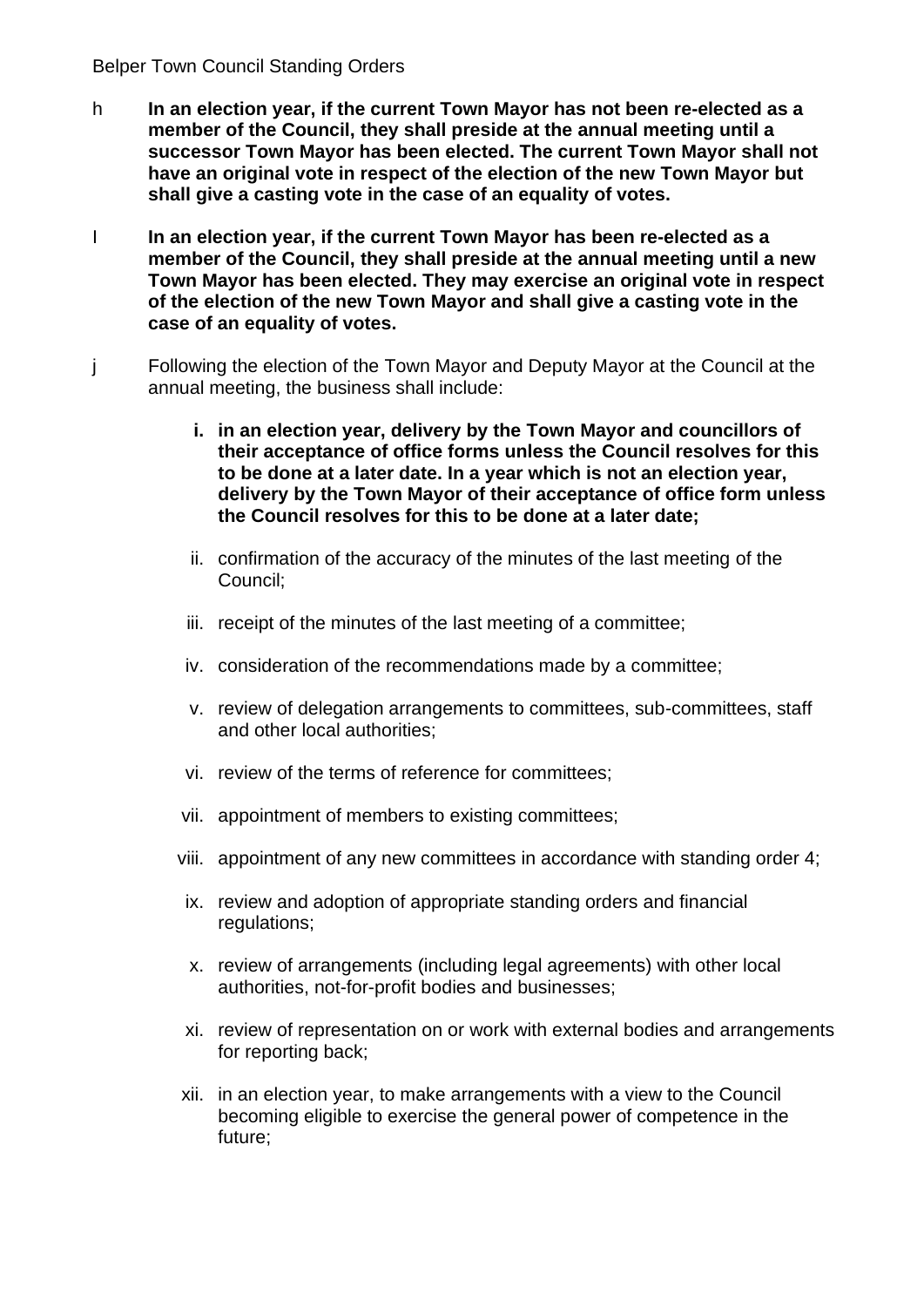- xiii. review of inventory of land and other assets including buildings and office equipment;
- xiv. confirmation of arrangements for insurance cover in respect of all insurable risks;
- xv. review of the Council's and/or staff subscriptions to other bodies;
- xvi. review of the Council's complaints procedure;
- xvii. review of the Council's policies, procedures and practices in respect of its obligations under freedom of information and data protection legislation (*see also standing orders 11, 20 and 21*);
- xviii. review of the Council's policy for dealing with the press/media;
- xix. review of the Council's employment policies and procedures;
- xx. review of the Council's expenditure incurred under s.137 of the Local Government Act 1972 or the general power of competence.
- xxi. determining the time and place of ordinary meetings of the Council up to and including the next annual meeting of the Council.

# <span id="page-10-0"></span>**6 EXTRAORDINARY MEETINGS OF THE COUNCIL, COMMITTEES AND SUB-COMMITTEES**

- a **The Town Mayor may convene an extraordinary meeting of the Council at any time.**
- b **If the Town Mayor does not call an extraordinary meeting of the Council within seven days of having been requested in writing to do so by two councillors, any two councillors may convene an extraordinary meeting of the Council. The public notice giving the time, place and agenda for such a meeting shall be signed by the two councillors.**
- c The chair of a committee, or a sub-committee, may convene an extraordinary meeting of the committee, or the sub-committee, at any time.
- d If the chair of a committee, or a sub-committee, does not call an extraordinary meeting within seven days of having been requested to do so by two members of the committee, or the sub-committee, any two members of the committee or the sub-committee may convene an extraordinary meeting of the committee, or a subcommittee.

# <span id="page-10-1"></span>**7 PREVIOUS RESOLUTIONS**

a A resolution shall not be reversed within six months except either by a special motion, which requires written notice by at least five councillors to be given to the Proper Officer in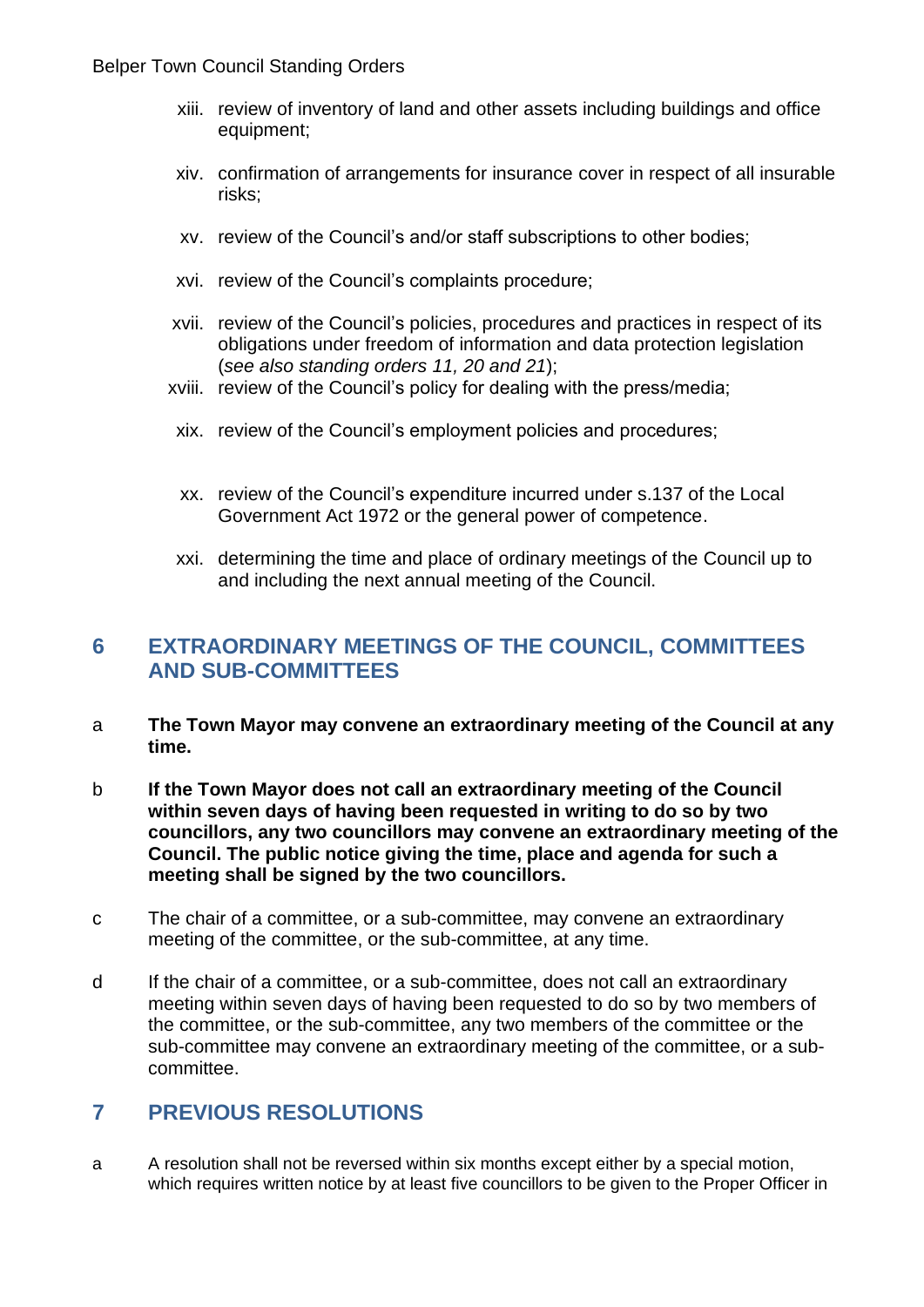accordance with standing order 9, or by a motion moved in pursuance of the recommendation of a committee or a sub-committee.

b When a motion moved pursuant to standing order 7(a) has been disposed of, no similar motion may be moved for a further six months.

# <span id="page-11-0"></span>**8 VOTING ON APPOINTMENTS**

a Where more than two persons have been nominated for a position to be filled by the Council and none of those persons has received an absolute majority of votes in their favour, the name of the person having the least number of votes shall be struck off the list and a fresh vote taken. This process shall continue until a majority of votes is given in favour of one person. A tie in votes may be settled by the casting vote exercisable by the chair of the meeting.

## <span id="page-11-1"></span>**9 MOTIONS FOR A MEETING REQUIRING WRITTEN NOTICE TO BE GIVEN TO THE PROPER OFFICER**

- a A motion shall relate to the responsibilities of the meeting for which it is tabled and in any event shall relate to the performance of the Council's statutory functions, powers and obligations or an issue which specifically affects the Council's area or its residents.
- b No motion may be moved at a meeting unless it is on the agenda and the mover has given written notice of its wording to the Proper Officer at least seven clear days before the meeting. Clear days do not include the day of the notice or the day of the meeting.
- c The Proper Officer may, before including a motion on the agenda received in accordance with standing order 9(b), correct obvious grammatical or typographical errors in the wording of the motion.
- d If the Proper Officer considers the wording of a motion received in accordance with standing order 9(b) is not clear in meaning, the motion shall be rejected until the mover of the motion resubmits it, so that it can be understood, in writing, to the Proper Officer at least seven clear days before the meeting.
- e If the wording or subject of a proposed motion is considered improper, the Proper Officer shall consult with the chair of the forthcoming meeting or, as the case may be, the councillors who have convened the meeting, to consider whether the motion shall be included in the agenda or rejected.
- f The decision of the Proper Officer as to whether or not to include the motion on the agenda shall be final.
- g Motions received shall be recorded and numbered in the order that they are received. Motions rejected shall be recorded with an explanation by the Proper Officer of the reason for rejection.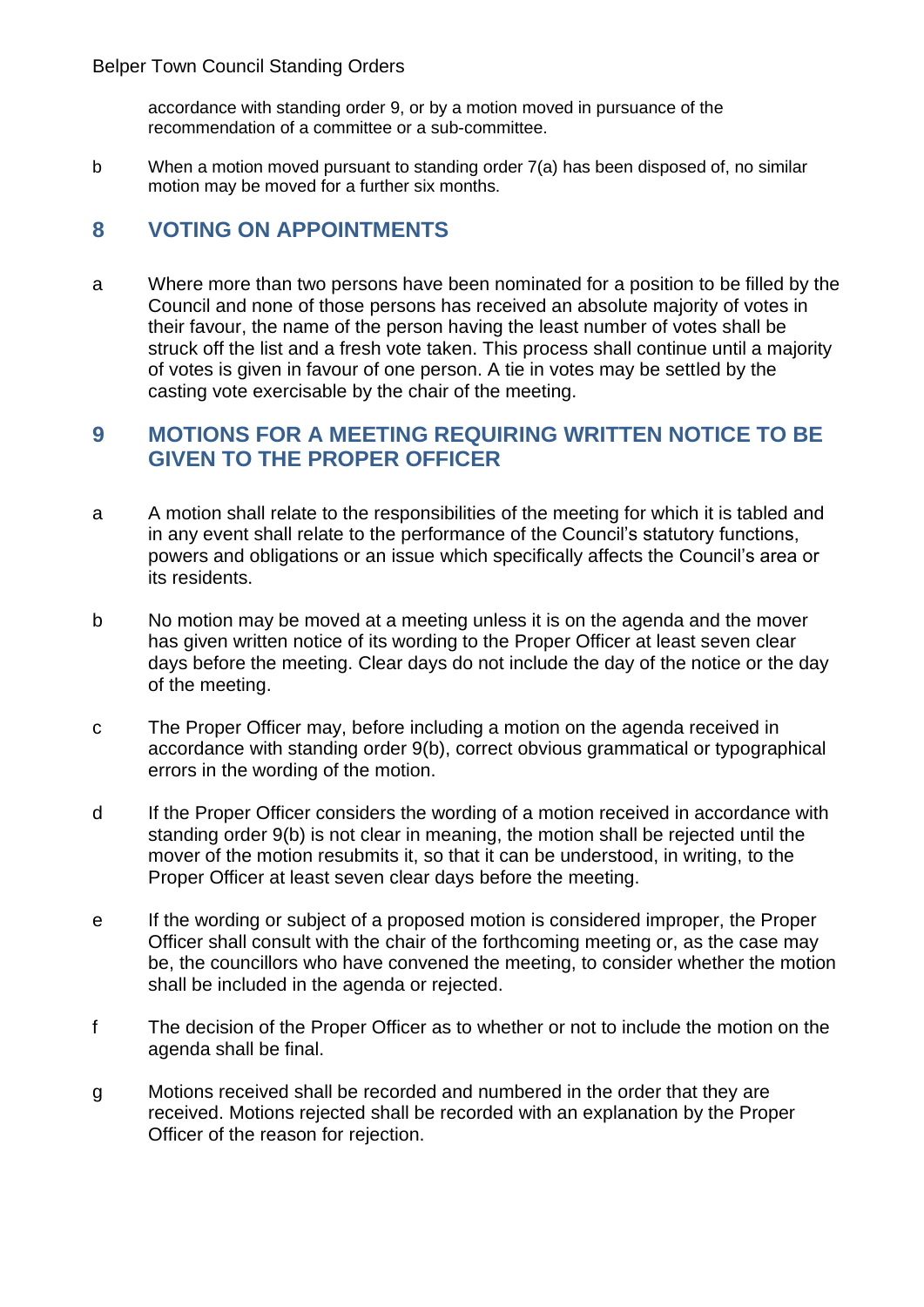# <span id="page-12-0"></span>**10 MOTIONS AT A MEETING THAT DO NOT REQUIRE WRITTEN NOTICE**

- a The following motions may be moved at a meeting without written notice to the Proper Officer:
	- i. to correct an inaccuracy in the draft minutes of a meeting;
	- ii. to move to a vote;
	- iii. to defer consideration of a motion;
	- iv. to refer a motion to a particular committee or sub-committee;
	- v. to appoint a person to preside at a meeting;
	- vi. to change the order of business on the agenda;
	- vii. to proceed to the next business on the agenda;
	- viii. to require a written report;
	- ix. to appoint a committee or sub-committee and their members;
	- x. to extend the time limits for speaking;
	- xi. to exclude the press and public from a meeting in respect of confidential or other information which is prejudicial to the public interest;
	- xii. to not hear further from a councillor or a member of the public;
	- xiii. to exclude a councillor or member of the public for disorderly conduct;
	- xiv. to temporarily suspend the meeting;
	- xv. to suspend a particular standing order (unless it reflects mandatory statutory or legal requirements);
	- xvi. to adjourn the meeting; or
	- xvii. to close the meeting.

# <span id="page-12-1"></span>**11 MANAGEMENT OF INFORMATION**

*See also standing order 20.*

- a **The Council shall have in place and keep under review, technical and organisational measures to keep secure information (including personal data) which it holds in paper and electronic form. Such arrangements shall include deciding who has access to personal data and encryption of personal data.**
- b **The Council shall have in place, and keep under review, policies for the retention and safe destruction of all information (including personal data) which it holds in paper and electronic form. The Council's retention policy shall confirm the period for which information (including personal data) shall be retained or if this is not possible the criteria used to determine that period (e.g. the Limitation Act 1980).**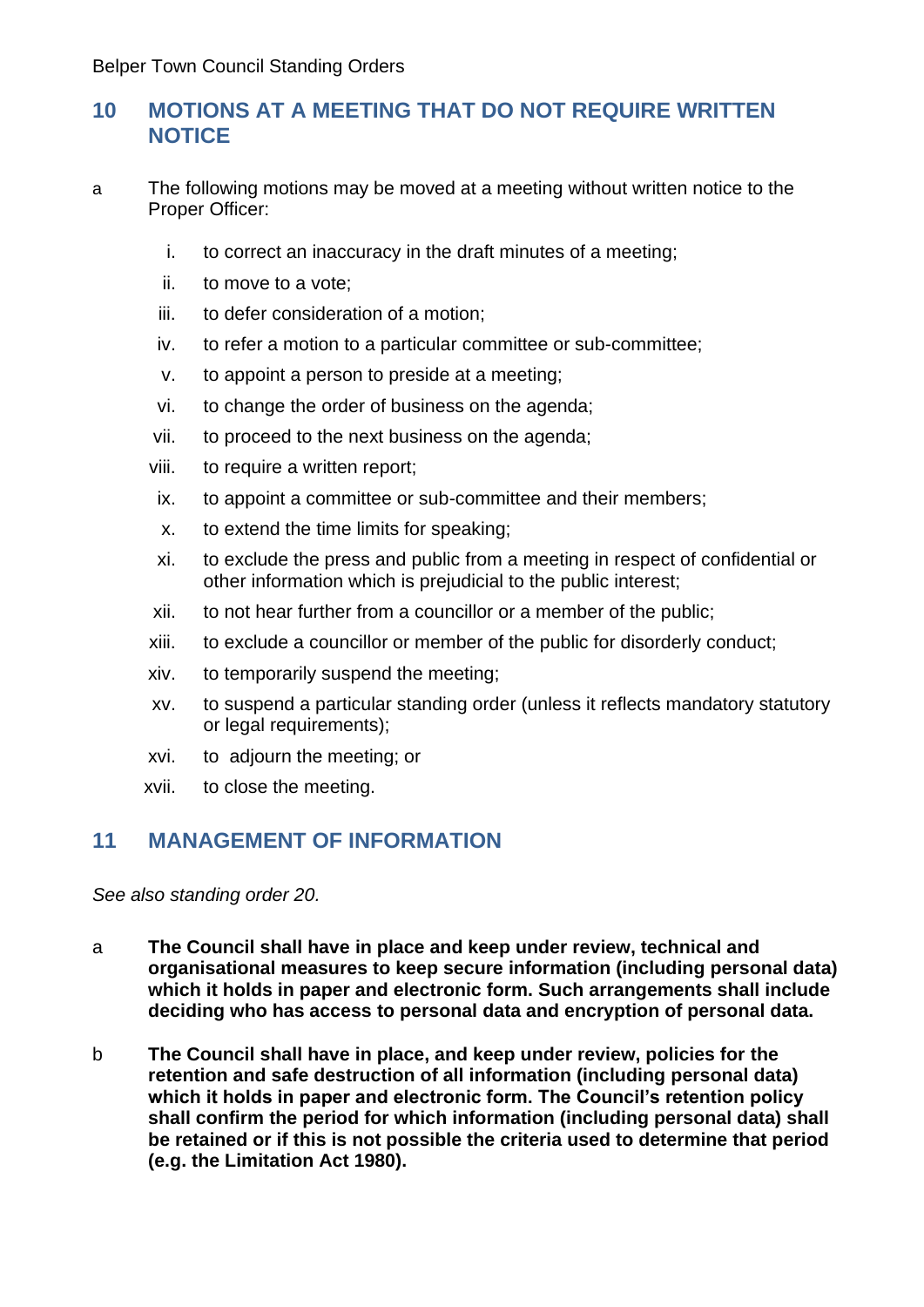- c **The agenda, papers that support the agenda and the minutes of a meeting shall not disclose or otherwise undermine confidential information or personal data without legal justification.**
- d **Councillors, staff, the Council's contractors and agents shall not disclose confidential information or personal data without legal justification.**

# <span id="page-13-0"></span>**12 DRAFT MINUTES**

- a If the draft minutes of a preceeding meeting have been served on councillors with the agenda to attend the meeting at which they are due to be approved for accuracy, they shall be taken as read.
- b There shall be no discussion about the draft minutes of a preceding meeting except in relation to their accuracy. A motion to correct an inaccuracy in the draft minutes shall be moved in accordance with standing order 10a(i).
- c The accuracy of draft minutes, including any amendment(s) made to them, shall be confirmed by resolution and shall be signed by the Chair of the meeting and stand as an accurate record of the meeting to which the minutes relate.
- d If the Chair of the meeting does not consider the minutes to be an accurate record of the meeting to which they relate, they shall sign the minutes and include a paragraph in the following terms or to the same effect:

"The Chair of this meeting does not believe that the minutes of the meeting of the [ ] held on [date] in respect of [ ] were a correct record but their view was not upheld by the meeting and the minutes are confirmed as an accurate record of proceedings."

e Subject to the publication of draft minutes in accordance with standing order 20(a) and following a resolution which confirms the accuracy of the minutes of a meeting, the draft minutes or recordings of the meeting for which approved minutes exist shall be destroyed.

# <span id="page-13-1"></span>**13 CODE OF CONDUCT AND DISPENSATIONS**

*See also standing order 3(u).*

- a All councillors and non-councillors with voting rights shall observe the code of conduct adopted by the Council.
- b Unless they have been granted a dispensation, a councillor or non-councillor with voting rights shall withdraw from a meeting when it is considering a matter in which they have a disclosable pecuniary interest. They may return to the meeting after it has considered the matter in which they had the interest.
- c Unless they have been granted a dispensation, a councillor or non-councillor with voting rights shall withdraw from a meeting when it is considering a matter in which they have another interest if so required by the Council's code of conduct. They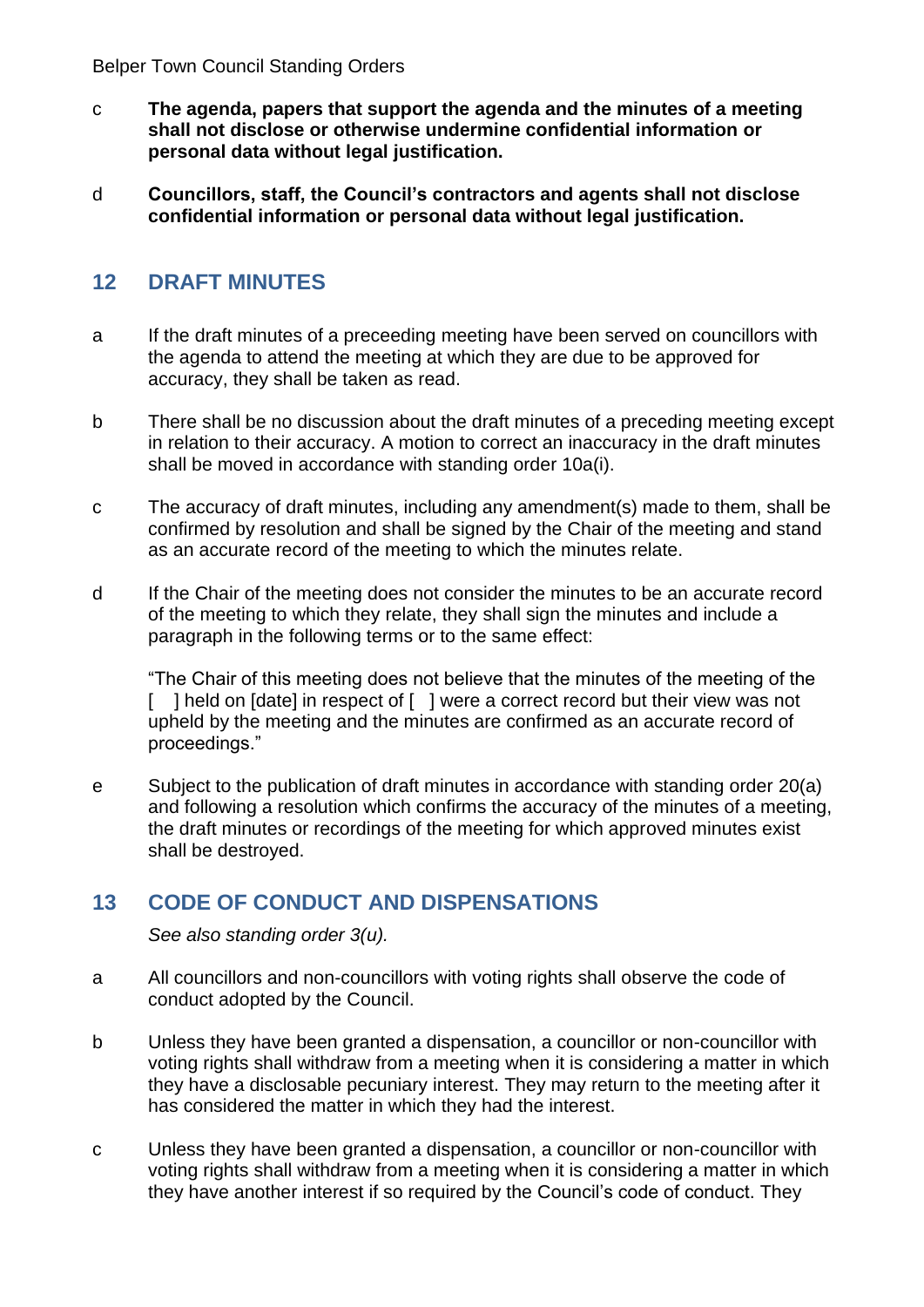may return to the meeting after it has considered the matter in which they had the interest.

- d **Dispensation requests shall be in writing and submitted to the Proper Officer** as soon as possible before the meeting, or failing that, at the start of the meeting for which the dispensation is required.
- e A decision as to whether to grant a dispensation shall be made by a meeting of the Council, and that decision is final.
- f A dispensation request shall confirm:
	- 1 the description and the nature of the disclosable pecuniary interest or other interest to which the request for the dispensation relates;
	- 2 whether the dispensation is required to participate at a meeting in a discussion only or a discussion and a vote;
	- 3 the date of the meeting or the period (not exceeding four years) for which the dispensation is sought; and
	- 4 an explanation as to why the dispensation is sought.
- g Subject to standing orders 13(d) and (f), a dispensation request shall be considered by the Proper Officer before the meeting or, if this is not possible, at the start of the meeting for which the dispensation is required.
- h **A dispensation may be granted in accordance with standing order 13(e) if having regard to all relevant circumstances any of the following apply:**
	- **i. without the dispensation the number of persons prohibited from participating in the particular business would be so great a proportion of the meeting transacting the business as to impede the transaction of the business;**
	- **ii. granting the dispensation is in the interests of persons living in the Council's area; or**
	- **iii. it is otherwise appropriate to grant a dispensation.**

# <span id="page-14-0"></span>**14 CODE OF CONDUCT COMPLAINTS**

- a Upon notification by the District or Unitary Council that it is dealing with a complaint that a councillor or non-councillor with voting rights has breached the Council's code of conduct, the Proper Officer shall, subject to standing order 11, report this to the Council.
- b Where the notification in standing order 14(a) relates to a complaint made by the Proper Officer, the Proper Officer shall notify the Chair of Council of this fact, and the Chair shall nominate another staff member to assume the duties of the Proper Officer in relation to the complaint until it has been determined and the Council has agreed what action, if any, to take in accordance with standing order 14(d).
- c The Council may: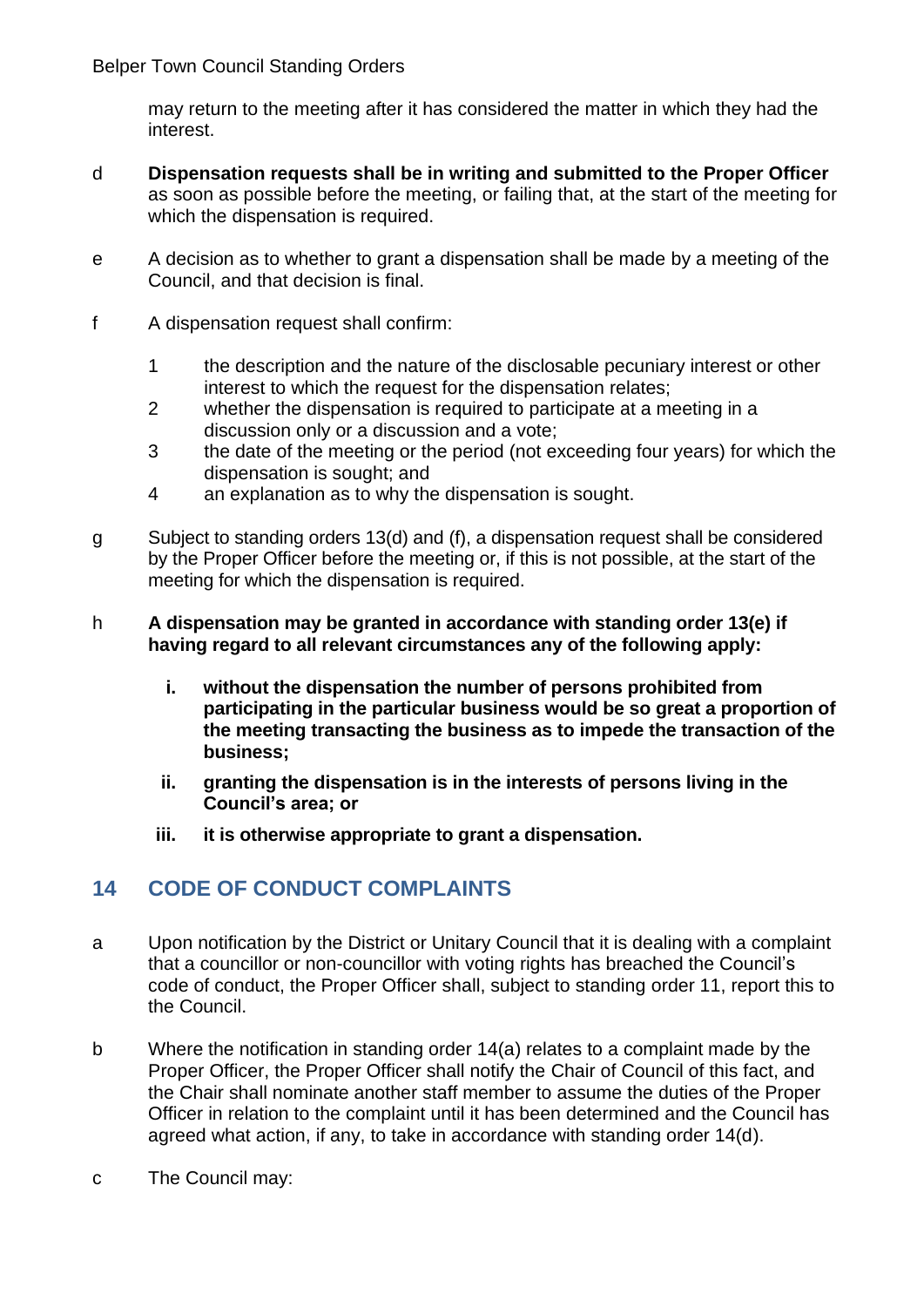- i. provide information or evidence where such disclosure is necessary to investigate the complaint or is a legal requirement;
- ii. seek information relevant to the complaint from the person or body with statutory responsibility for investigation of the matter;
- d **Upon notification by the District or Unitary Council that a councillor or noncouncillor with voting rights has breached the Council's code of conduct, the Council shall consider what, if any, action to take against him. Such action excludes disqualification or suspension from office.**

# <span id="page-15-0"></span>**15 PROPER OFFICER**

- a The Proper Officer shall be either (i) the Town Clerk or (ii) the Assistant Town Clerk when the Town Clerk is absent.
- b The Proper Officer shall:
	- i. **at least three clear days before a meeting of the council, a committee** or a sub-committee**,**
		- **serve on councillors by delivery or post at their residences or by email authenticated in such manner as the Proper Officer thinks fit, a signed summons confirming the time, place and the agenda (provided the councillor has consented to service by email), and**
		- **provide, in a conspicuous place, public notice of the time, place and agenda (provided that the public notice with agenda of an extraordinary meeting of the Council convened by councillors is signed by them).**

*See standing order 3(b) for the meaning of clear days for a meeting of a full council and standing order 3(c) for the meaning of clear days for a meeting of a committee;*

- ii. subject to standing order 9, include on the agenda all motions in the order received unless a councillor has given written notice at least (2) days before the meeting confirming his withdrawal of it;
- **iii. convene a meeting of the Council for the election of a new Chair of the Council, occasioned by a casual vacancy in their office;**
- **iv. facilitate inspection of the minute book by local government electors;**
- **v. receive and retain copies of byelaws made by other local authorities;**
- vi. hold acceptance of office forms from councillors;
- vii. hold a copy of every councillor's register of interests;
- viii. assist with responding to requests made under freedom of information legislation and rights exercisable under data protection legislation, in accordance with the Council's relevant policies and procedures;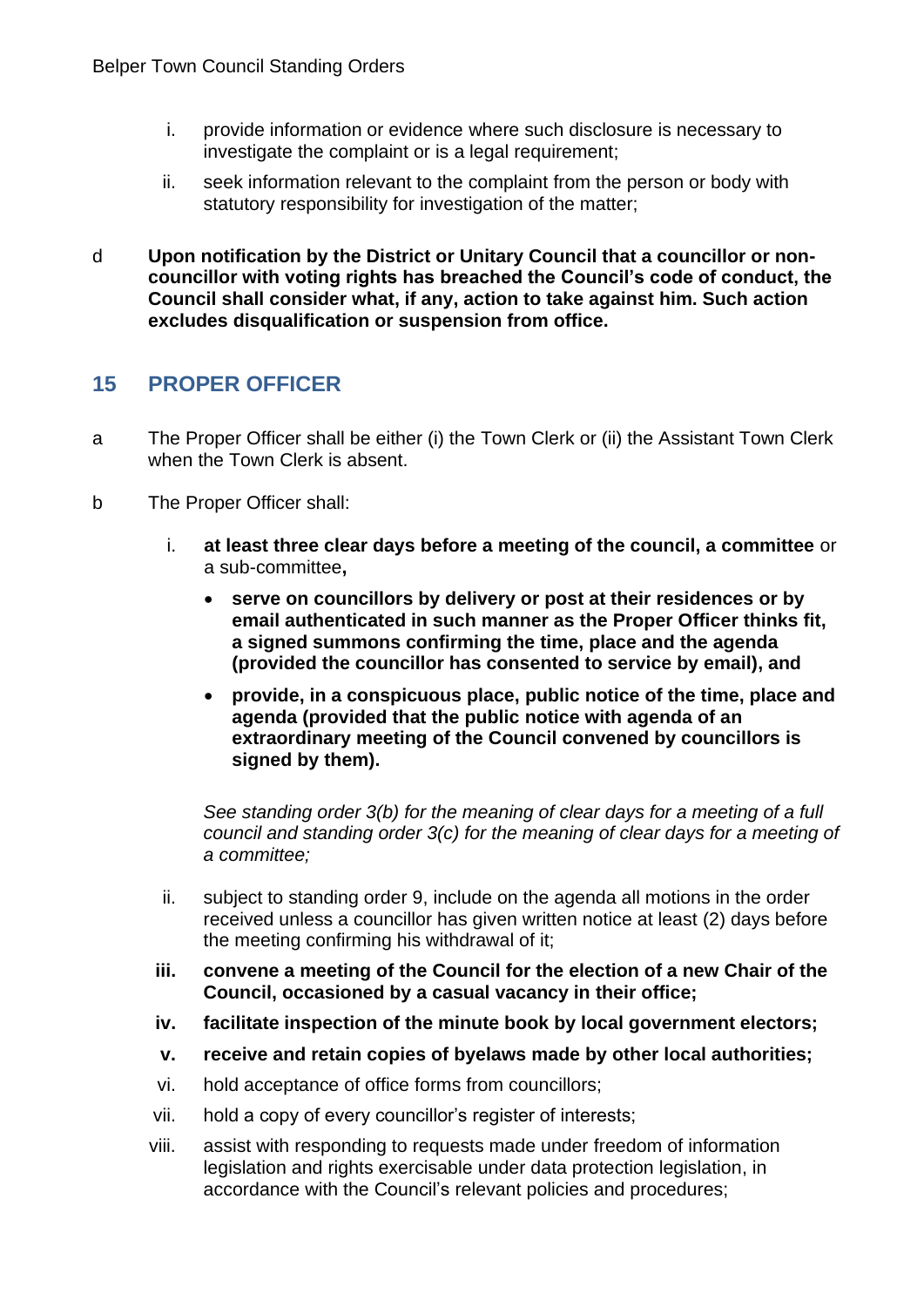- ix. liaise, as appropriate, with the Council's Data Protection Officer (if there is one);
- x. receive and send general correspondence and notices on behalf of the Council except where there is a resolution to the contrary;
- xi. assist in the organisation of, storage of, access to, security of and destruction of information held by the Council in paper and electronic form subject to the requirements of data protection and freedom of information legislation and other legitimate requirements (e.g. the Limitation Act 1980);
- xii. arrange for legal deeds to be executed;

(*see also standing order 23);*

- xiii. arrange or manage the prompt authorisation, approval, and instruction regarding any payments to be made by the Council in accordance with its financial regulations;
- xiv. manage access to information about the Council via the publication scheme; and
- xv. retain custody of the seal of the Council (if there is one) which shall not be used without a resolution to that effect.

(s*ee also standing order 23).*

# <span id="page-16-0"></span>**16 RESPONSIBLE FINANCIAL OFFICER**

a The Council shall appoint appropriate staff member(s) to undertake the work of the Responsible Financial Officer when the Responsible Financial Officer is absent.

# <span id="page-16-1"></span>**17 ACCOUNTS AND ACCOUNTING STATEMENTS**

- a "Proper practices" in standing orders refer to the most recent version of "Governance and Accountability for Local Councils – a Practitioners' Guide".
- b All payments by the Council shall be authorised, approved and paid in accordance with the law, proper practices and the Council's financial regulations.
- c The Responsible Financial Officer shall supply to the Finance, Governance & Staff Committee and to other councillors on request, a statement to summarise:
	- i. the Council's aggregate receipts and payments (or income and expenditure) for the year to date;
	- ii. comparison with the budget for the financial year and highlight any actual, or predicted, overspend;
	- iii. the balances held at the end of the quarter being reported.
- d As soon as possible after the financial year end at 31 March, the Responsible Financial Officer shall provide to the Council the accounting statements for the year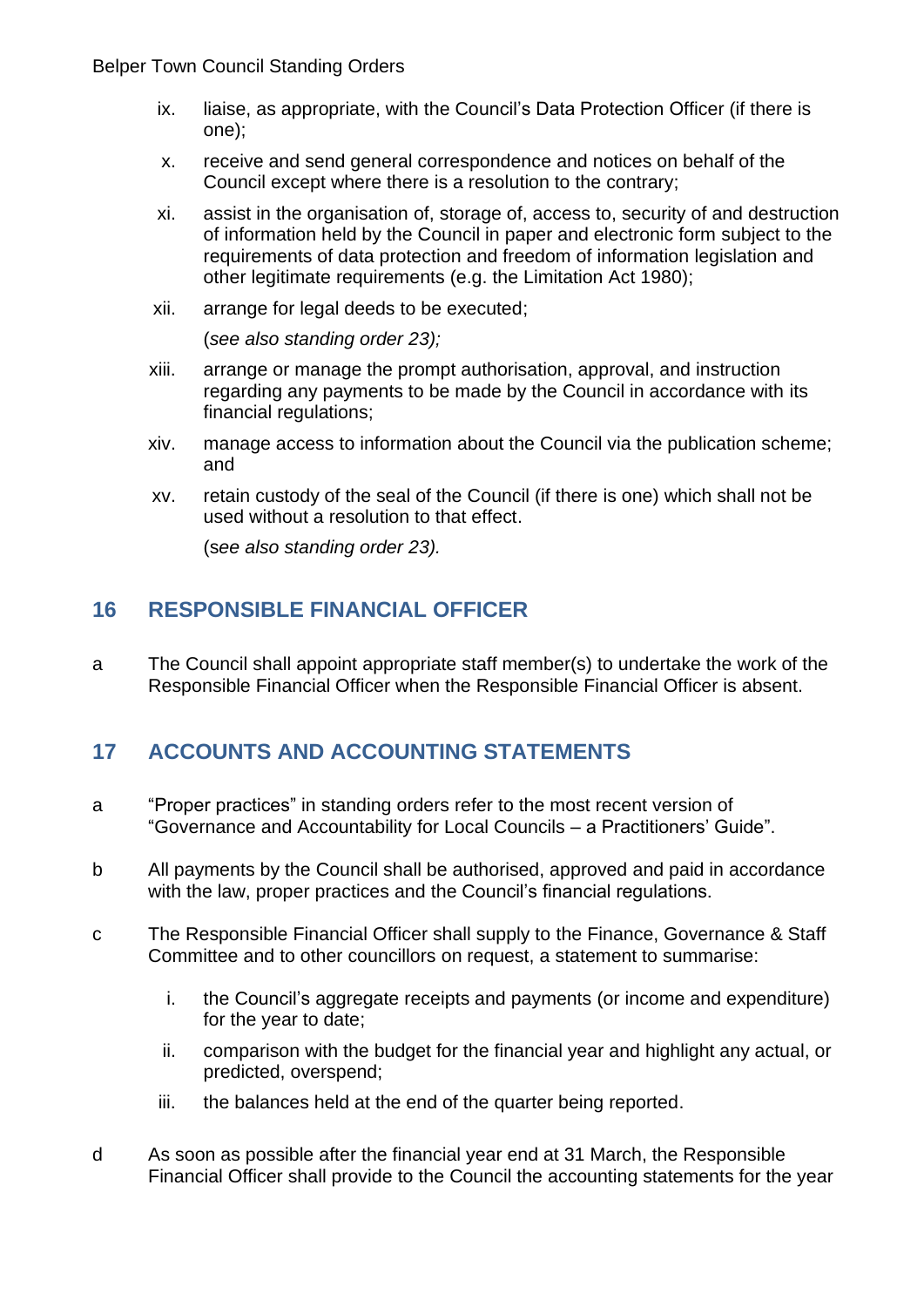in the form of Section 2 of the Annual Governance and Accountability Return, as required by proper practices, for consideration and approval.

e The year-end accounting statements shall be prepared in accordance with proper practices and apply the form of accounts determined by the Council (income and expenditure) for the year to 31 March. The annual governance and accountability return of the Council, which is subject to external audit, including the annual governance statement, shall be presented to the Council for consideration and formal approval before 30 June.

# <span id="page-17-0"></span>**18 FINANCIAL CONTROLS AND PROCUREMENT**

- a The Council shall consider and approve financial regulations drawn up by the Responsible Financial Officer, which shall include detailed arrangements in respect of the following:
	- i. the keeping of accounting records and systems of internal controls;
	- ii. the assessment and management of financial risks faced by the Council;
	- iii. the work of the independent internal auditor in accordance with proper practices and the receipt of regular reports from the internal auditor, which shall be required at least annually;
	- iv. the inspection and copying by councillors and local electors of the Council's accounts and/or orders of payments; and
	- v. whether contracts with an estimated value below **£25,000** due to special circumstances are exempt from a tendering process or procurement exercise.
- b Financial regulations shall be reviewed regularly and at least annually for fitness of purpose.
- c **A public contract regulated by the Public Contracts Regulations 2015 with an estimated value in excess of £25,000 but less than the relevant thresholds referred to in standing order 18(f) is subject to the "light touch" arrangements under Regulations 109-114 of the Public Contracts Regulations 2015 unless it proposes to use an existing list of approved suppliers (framework agreement).**
- d Subject to additional requirements in the financial regulations of the Council, the tender process for contracts for the supply of goods, materials, services or the execution of works shall include, as a minimum, the following steps:
	- i. a specification for the goods, materials, services or the execution of works shall be drawn up;
	- ii. an invitation to tender shall be drawn up to confirm (i) the Council's specification (ii) the time, date and address for the submission of tenders (iii) the date of the Council's written response to the tender and (iv) the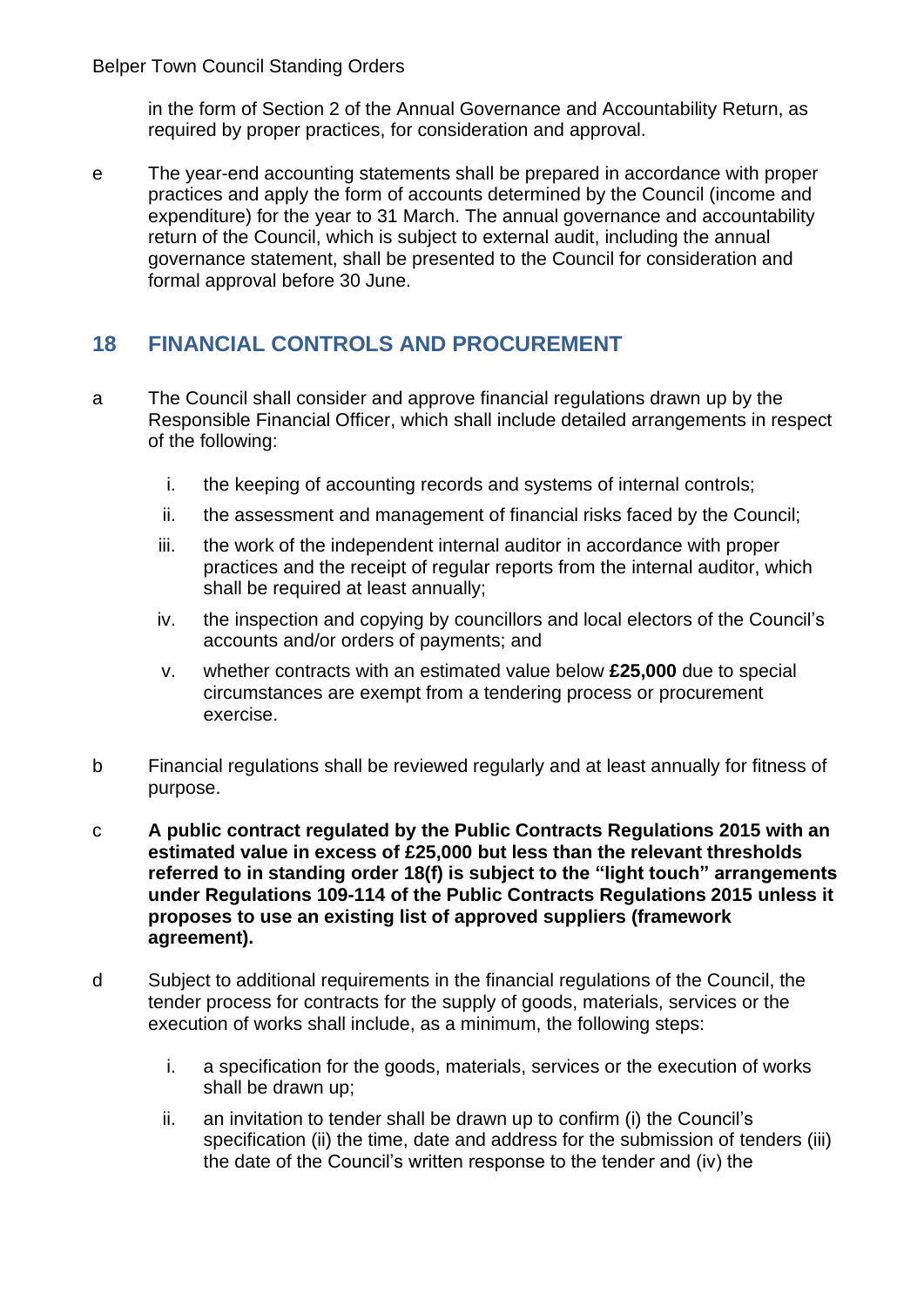prohibition on prospective contractors contacting councillors or staff to encourage or support their tender outside the prescribed process;

- iii. the invitation to tender shall be advertised in a local newspaper and in any other manner that is appropriate;
- iv. tenders are to be submitted in writing in a sealed marked envelope addressed to the Proper Officer;
- v. tenders shall be opened by the Proper Officer in the presence of at least one councillor after the deadline for submission of tenders has passed;
- vi. tenders are to be reported to and considered by the appropriate meeting of the Council or a committee or sub-committee with delegated responsibility.
- e Neither the Council, nor a committee or a sub-committee with delegated responsibility for considering tenders, is bound to accept the lowest value tender.
- f **Where the value of a contract is likely to exceed the threshold specified by the Office of Government Commerce from time to time, the Council must consider whether the Public Contracts Regulations 2015 or the Utilities Contracts Regulations 2016 apply to the contract and, if either of those Regulations apply, the Council must comply with procurement rules. NALC's procurement guidance contains further details.**

# <span id="page-18-0"></span>**19 HANDLING STAFF MATTERS**

- a A matter personal to a member of staff that is being considered by a meeting of the Council and/or the Finance, Governance & Staffing Committee (FGSC) is subject to standing order 11.
- b Subject to the Council's policy regarding the handling of grievance matters, the Council's most senior member of staff shall contact the chair of the FGS Committee or, in their absence, the Vice-Chair in respect of an informal, or formal grievance matter, and this matter shall be reported back and progressed by resolution of the FGSC
- c Subject to the Council's policy regarding the handling of grievance matters, if an informal, or formal, grievance matter raised to the Chair or Vice-Chair of FGS, this shall be communicated to another member of FGS which shall be reported back and progressed by resolution of FGSC
- d Any persons responsible for all, or part, of the management of staff shall treat as confidential the written records of all meetings relating to their performance, capabilities, grievance or disciplinary matters.
- e In accordance with standing order 11(a), persons with line management responsibilities shall have access to staff records referred to in standing order 19(d)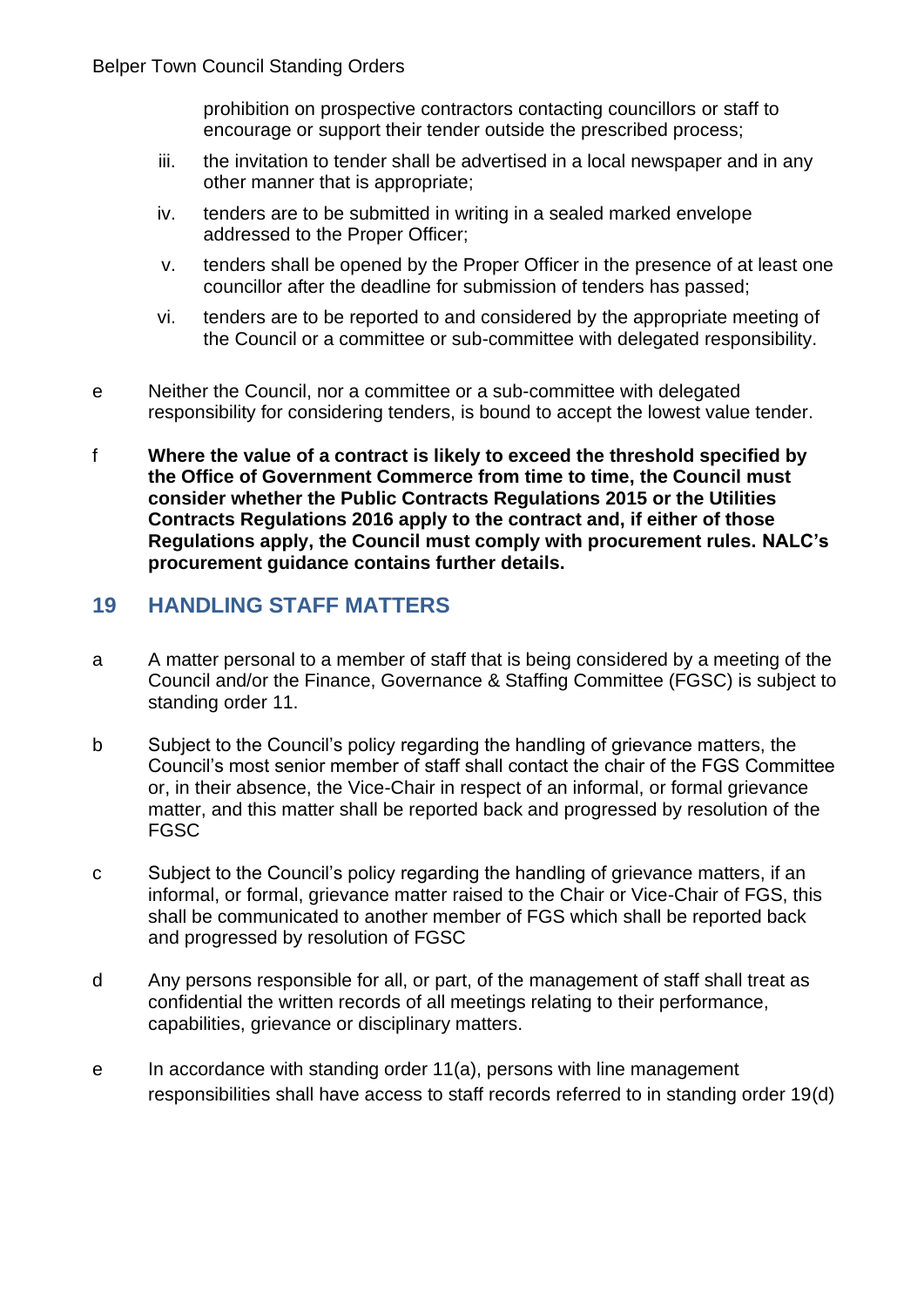# <span id="page-19-0"></span>**20 RESPONSIBILITIES TO PROVIDE INFORMATION**

*See also standing order 21.*

- a **In accordance with freedom of information legislation, the Council shall publish information in accordance with its publication scheme and respond to requests for information held by the Council.**
- b **The Council, shall publish information in accordance with the requirements of the Local Government (Transparency Requirements) (England) Regulations 2015**.

#### <span id="page-19-1"></span>**21 RESPONSIBILITIES UNDER DATA PROTECTION LEGISLATION**

(Below is not an exclusive list) *See also standing order 11)*

- a The Council may appoint a Data Protection Officer.
- b **The Council shall have policies and procedures in place to respond to an individual exercising statutory rights concerning their personal data.**
- c **The Council shall have a written policy in place for responding to and managing a personal data breach.**
- d **The Council shall keep a record of all personal data breaches comprising the facts relating to the personal data breach, its effects and the remedial action taken.**
- e **The Council shall ensure that information communicated in its privacy notice(s) is in an easily accessible and available form and kept up to date.**
- f **The Council shall maintain a written record of its processing activities.**

# <span id="page-19-2"></span>**22 RELATIONS WITH THE PRESS/MEDIA**

a Requests from the press or other media for an oral or written comment or statement from the Council, its councillors or staff shall be handled in accordance with the Council's policy in respect of dealing with the press and/or other media.

# <span id="page-19-3"></span>**23 EXECUTION AND SEALING OF LEGAL DEEDS**

*See also standing orders 15(b)(xii) and (xvii).*

- a A legal deed shall not be executed on behalf of the Council unless authorised by a resolution.
- b **Subject to standing order 23(a), the Council's common seal shall alone be used for sealing a deed required by law. It shall be applied by the Proper**